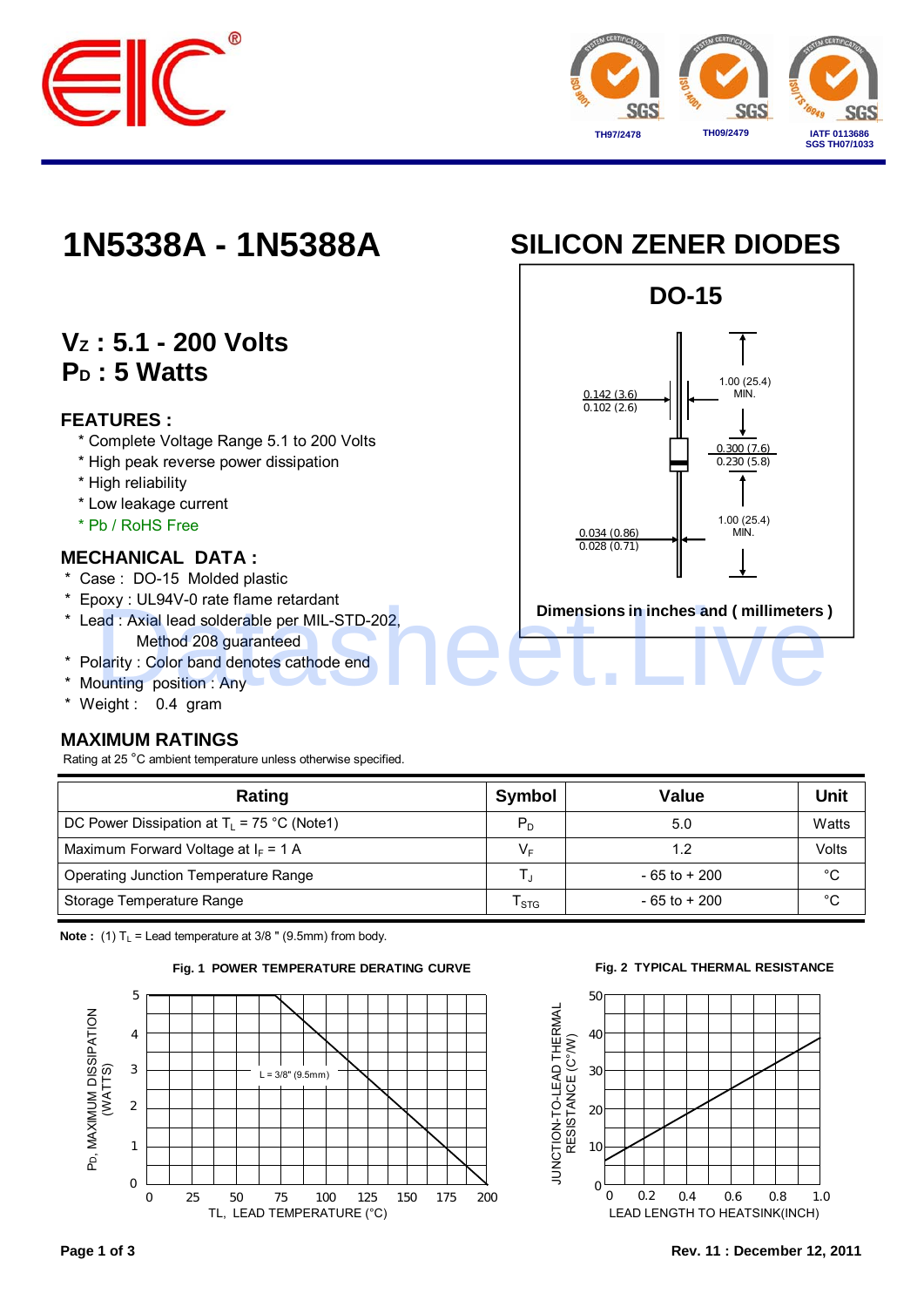



## **ELECTRICAL CHARACTERISTICS** (Rating at 25 °C ambient temperature unless otherwise specified)

|                    | Nominal Zener |            | Maximum Zener |            |            | Maximum Reverse |              | Maximum DC    |
|--------------------|---------------|------------|---------------|------------|------------|-----------------|--------------|---------------|
| <b>TYPE</b>        | Voltage       |            | Impedance     |            |            | Leakage Current |              | Zener Current |
|                    | Vz@lzt        | <b>IzT</b> | ZzT @ IzT     | Zzk@lzk    | <b>Izk</b> | IR @ VR         |              | <b>IZM</b>    |
|                    | (V)           | (mA)       | $(\Omega)$    | $(\Omega)$ | (mA)       | $(\mu A)$       | (V)          | (mA)          |
| 1N5338A            | 5.1           | 240        | 1.5           | 400        | 1.0        | 1.0             | 1.0          | 930           |
| 1N5339A            | 5.6           | 220        | 1.0           | 400        | 1.0        | 1.0             | 2.0          | 865           |
| 1N5340A            | 6.0           | 200        | 1.0           | 300        | 1.0        | 1.0             | $3.0\,$      | 790           |
| 1N5341A            | 6.2           | 200        | 1.0           | 200        | 1.0        | 1.0             | 3.0          | 765           |
| 1N5342A            | 6.8           | 175        | 1.0           | 200        | 1.0        | 10              | 4.9          | 700           |
| 1N5343A            | 7.5           | 175        | 1.5           | 200        | 1.0        | $10$            | 5.4          | 630           |
| 1N5344A            | 8.2           | 150        | 1.5           | 200        | 1.0        | $10$            | 5.9          | 580           |
| 1N5345A            | 8.7           | 150        | 2.0           | 200        | 1.0        | $10$            | 6.25         | 545           |
| 1N5346A            | 9.1           | 150        | 2.0           | 150        | 1.0        | 7.5             | 6.6          | 520           |
| 1N5347A            | 10            | 125        | 2.0           | 125        | 1.0        | 5.0             | 7.2          | 475           |
| 1N5348A            | 11            | 125        | 2.5           | 125        | 1.0        | 5.0             | 8.0          | 430           |
| 1N5349A            | 12            | 100        | 2.5           | 125        | 1.0        | 2.0             | 8.6          | 395           |
| 1N5350A            | 13            | 100        | 2.5           | 100        | 1.0        | 1.0             | 9.4          | 365           |
| 1N5351A            | 14            | 100        | 2.5           | 75         | 1.0        | 1.0             | 10.1         | 340           |
| 1N5352A            | 15            | 75         | 2.5           | 75         | 1.0        | 1.0             | 10.8         | 315           |
| 1N5353A            | 16            | 75         | 2.5           | 75         | 1.0        | 1.0             | 11.5         | 295           |
| 1N5354A            | 17            | 70         | 2.5           | ${\bf 75}$ | 1.0        | 0.5             | 12.2         | 280           |
| 1N5355A            | 18            | 65         | 2.5           | 75         | 1.0        | 0.5             | 13.0         | 265           |
| 1N5356A            | 19            | 65         | 3.0           | 75         | 1.0        | 0.5             | 13.7         | 250           |
| 1N5357A            | 20<br>22      | 65<br>50   | 3.0<br>3.5    | 75<br>75   | 1.0        | 0.5<br>0.5      | 14.4<br>15.8 | 237           |
| 1N5358A<br>1N5359A | 24            | 50         | 3.5           | 100        | 1.0<br>1.0 | 0.5             | 17.3         | 216<br>198    |
| 1N5360A            | 25            | 50         | 4.0           | 110        | 1.0        | 0.5             | 18.0         | 190           |
| 1N5361A            | 27            | 50         | 5.0           | 120        | 1.0        | 0.5             | 19.4         | 176           |
| 1N5362A            | 28            | 50         | 6.0           | 130        | 1.0        | 0.5             | 20.1         | 170           |
| 1N5363A            | 30            | 40         | 8.0           | 140        | 1.0        | 0.5             | 21.6         | 158           |
| 1N5364A            | 33            | 40         | 10            | 150        | 1.0        | 0.5             | 23.8         | 144           |
| 1N5365A            | 36            | 30         | 11            | 160        | 1.0        | 0.5             | 25.9         | 132           |
| 1N5366A            | 39            | 30         | 14            | 170        | 1.0        | 0.5             | 28.1         | 122           |
| 1N5367A            | 43            | 30         | 20            | 190        | 1.0        | 0.5             | 31.0         | 110           |
| 1N5368A            | 47            | 25         | 25            | 210        | 1.0        | 0.5             | 33.8         | 100           |
| 1N5369A            | 51            | 25         | 27            | 230        | 1.0        | 0.5             | 36.7         | 93.0          |
| 1N5370A            | 56            | 20         | 35            | 280        | 1.0        | 0.5             | 40.3         | 86.0          |
| 1N5371A            | 60            | 20         | 40            | 350        | 1.0        | 0.5             | 43.0         | 79.0          |
| 1N5372A            | 62            | 20         | 42            | 400        | 1.0        | 0.5             | 44.6         | 76.0          |
| 1N5373A            | 68            | 20         | 44            | 500        | 1.0        | 0.5             | 49.0         | 70.0          |
| 1N5374A            | 75            | 20         | 45            | 620        | 1.0        | 0.5             | 54.0         | 63.0          |
| 1N5375A            | 82            | 15         | 65            | 720        | 1.0        | 0.5             | 59.0         | 58.0          |
| 1N5376A            | 87            | 15         | 75            | 760        | 1.0        | 0.5             | 63.0         | 54.5          |
| 1N5377A            | 91            | 15         | 75            | 760        | 1.0        | 0.5             | 65.5         | 52.5          |
| 1N5378A            | 100           | 12         | 90            | 800        | 1.0        | 0.5             | 72.0         | 47.5          |
| 1N5379A            | 110           | 12         | 125           | 1000       | 1.0        | 0.5             | 79.2         | 43.0          |
| 1N5380A            | 120           | 10         | 170           | 1150       | 1.0        | 0.5             | 86.4         | 39.5          |
| 1N5381A            | 130           | 10         | 190           | 1250       | 1.0        | 0.5             | 93.2         | 36.6          |
| 1N5382A            | 140           | 8.0        | 230           | 1500       | 1.0        | 0.5             | 101          | 34.0          |
| 1N5383A            | 150           | 8.0        | 330           | 1500       | 1.0        | 0.5             | 108          | 31.6          |
| 1N5384A            | 160           | 8.0        | 350           | 1650       | 1.0        | 0.5             | 115          | 29.4          |
| 1N5385A            | 170           | 8.0        | 380           | 1750       | 1.0        | 0.5             | 122          | 28.0          |
| 1N5386A            | 180           | 5.0        | 430           | 1750       | 1.0        | 0.5             | 130          | 26.4          |
| 1N5387A            | 190           | 5.0        | 450           | 1850       | 1.0        | 0.5             | 137          | 25.0          |
| 1N5388A            | 200           | 5.0        | 480           | 1850       | 1.0        | 0.5             | 144          | 23.6          |

**Note :** (1) Suffix " A " indicates  $\pm$  10% tolerance, suffix " B " indicates  $\pm$  5.0% tolerance.